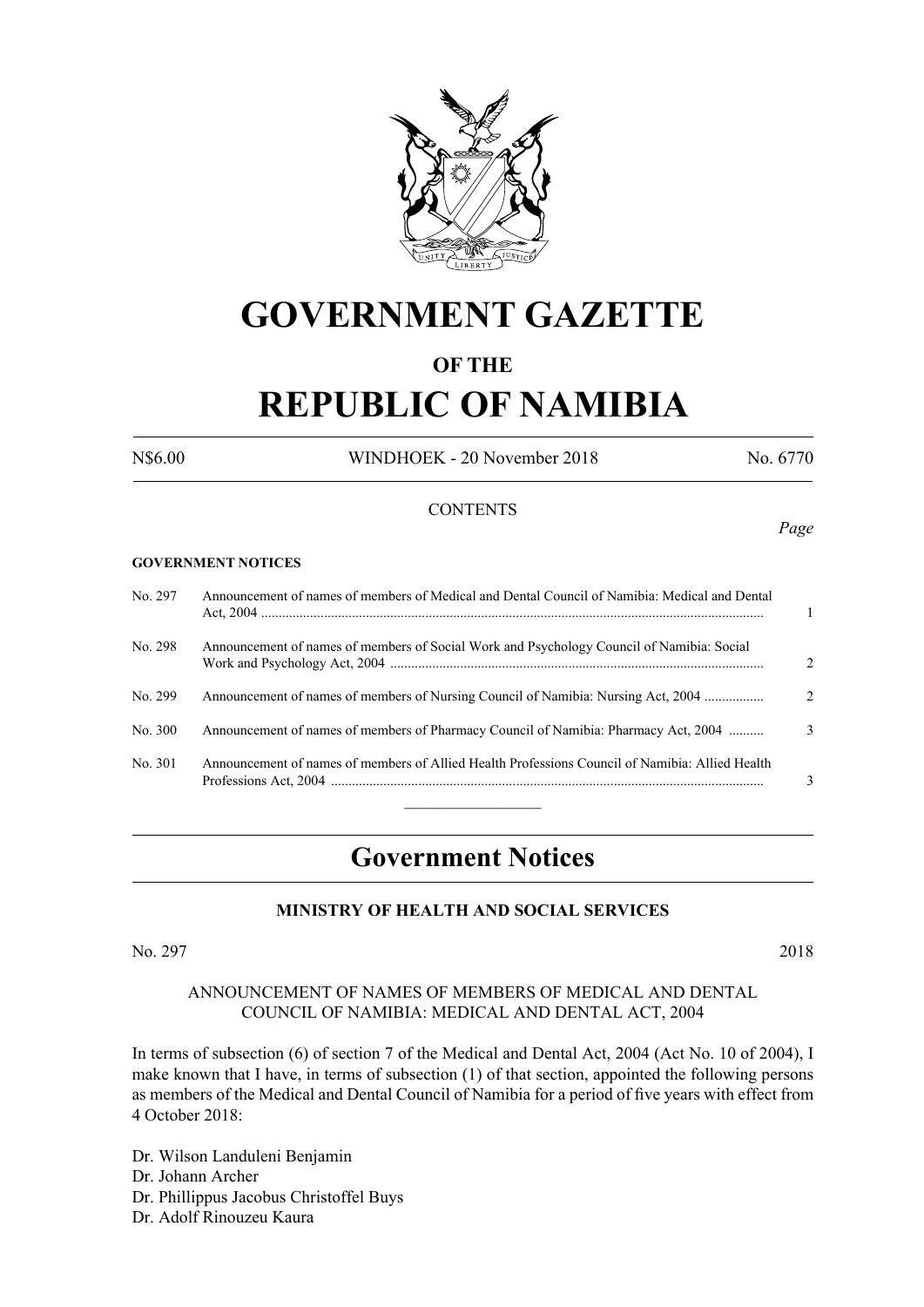Dr. Dean Aubrey Kock Dr. Nguundja Mercia Desminola Uamburu

Dr. Silvio Suardi

Dr. Elliot Newaka

Dr. Akutu Apollos Munyika

Prof. Filemon Amaambo

Ms. Grace Nyaradzai Mugaviri

Mr. Ngamane Karuaihe-Upi

### **DR. B. HAUFIKU MINISTER OF HEALTH AND SOCIAL SERVICES**

# **MINISTRY OF HEALTH AND SOCIAL SERVICES**

 $\overline{\phantom{a}}$  , where  $\overline{\phantom{a}}$ 

No. 298 2018

# ANNOUNCEMENT OF NAMES OF MEMBERS OF SOCIAL WORK AND PSYCHOLOGY COUNCIL OF NAMIBIA: SOCIAL WORK AND PSYCHOLOGY ACT, 2004

In terms of subsection (7) of section 7 of the Social Work and Psychology Act, 2004 (Act No. 6 of 2004), I make known that I have, in terms of subsection (1) of that section, appointed the following persons as members of the Social Work and Psychology Council of Namibia for a period of five years with effect from 4 October 2018:

Dr. Jürgen Gunther Hoffmann Ms. René Adriana Adams Ms. Verona Zephora Zuleika Du Preez Ms. Emilige Wilhelmina van Zyl Ms. Sanmari Steenkamp Dr. Manfred Janik Ms. Hettie Garbes-Kirsten Mr. Linus Ngenomesho

### **DR. B. HAUFIKU MINISTER OF HEALTH AND SOCIAL SERVICES**

### **MINISTRY OF HEALTH AND SOCIAL SERVICES**

 $\overline{\phantom{a}}$  , where  $\overline{\phantom{a}}$ 

No. 299 2018

### ANNOUNCEMENT OF NAMES OF MEMBERS OF NURSING COUNCIL OF NAMIBIA: NURSING ACT, 2004

In terms of subsection (8) of section 7 of the Nursing Act, 2004 (Act No. 8 of 2004), I make known that I have, in terms of subsection (1) of that section, appointed the following persons as members of the Nursing Council of Namibia for a period of five years with effect from 4 October 2018:

Ms. Fransina Marukuavi Ngakuzevi Tjituka Mr. Gebhardo Shylock Timotheus Mr. Eliud Mandume Shiwayu Dr. Lusia Ndahambelela Pinehas Ms Hilma Inoukapo Taukondjele Shikwambi Dr. Louise Pretorius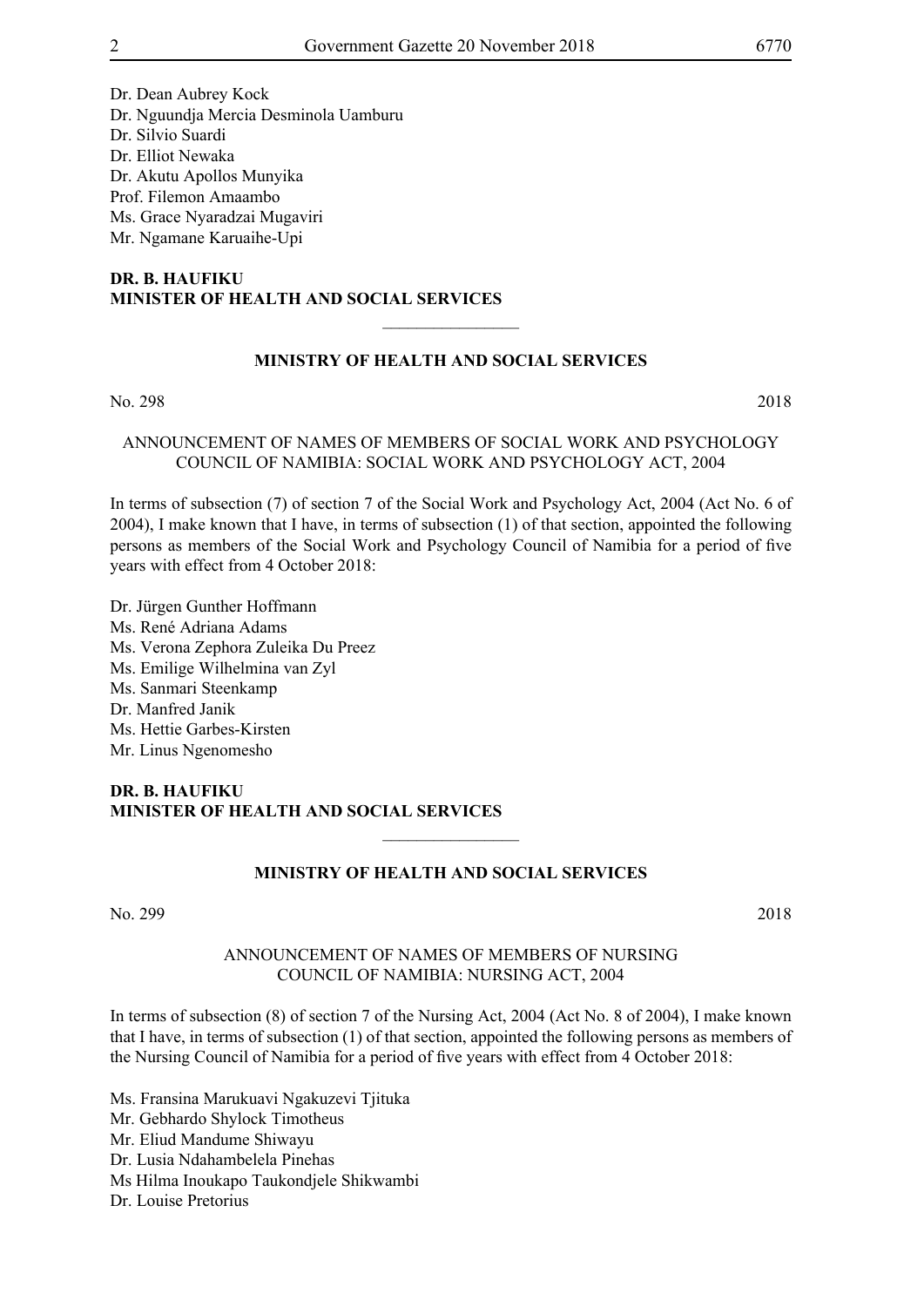Mr. Tomas Mekondjo Nekongo Ms. Cheryl Charmaine Isaacs

#### **DR. B. HAUFIKU MINISTER OF HEALTH AND SOCIAL SERVICES**

#### **MINISTRY OF HEALTH AND SOCIAL SERVICES**

 $\frac{1}{2}$ 

No. 300 2018

### ANNOUNCEMENT OF NAMES OF MEMBERS OF PHARMACY COUNCIL OF NAMIBIA: PHARMACY ACT, 2004

In terms of subsection (6) of section 7 of the Pharmacy Act, 2004 (Act No. 9 of 2004), I make known that I have, in terms of subsection (1) of that section, appointed the following persons as members of the Pharmacy Council of Namibia for a period of five years with effect from 4 October 2018:

Ms. Bona Naita Tukondjeni Nghishekwa Mr. Piet Williams Ms. Fransina Netumbo Nambahu Ms. Bernadia Nola Coetzee Mr. Johannes Gaeseb Ms. Ester Ndapandula Hango Ms. Bonita René de Silva Mr. Ngamane Karuaihe-Upi

### **DR. B. HAUFIKU MINISTER OF HEALTH AND SOCIAL SERVICES**

#### **MINISTRY OF HEALTH AND SOCIAL SERVICES**

 $\frac{1}{2}$ 

#### No. 301 2018

ANNOUNCEMENT OF NAMES OF MEMBERS OF ALLIED HEALTH PROFESSIONS COUNCIL OF NAMIBIA: ALLIED HEALTH PROFESSIONS ACT, 2004

In terms of subsection (7) of section 7 of the Allied Health Professions Act, 2004 (Act No. 7 of 2004), I make known that I have, in terms of subsection (1) of that section, appointed the following persons as members of the Allied Health Professions Council of Namibia for a period of five years with effect from 4 October 2018:

Mr. Christopher Mubita Likando

- Ms. Ronelle Wilhelmine Jennifer Isaacs
- Ms. Antoinette de Almeida
- Ms. Belinda Roselin Tsauses
- Ms. Zelda Crous
- Ms. Cornelia Bauer
- Mr. Johannes Philippus Charles Henn
- Ms. Dorothee Gerda Verrinder
- Ms. Irene Monica Garthoff
- Dr. Elga Renate Drews
- Ms. Nicolette Sophia Bloodstaan
- Mr. Elvis Handura